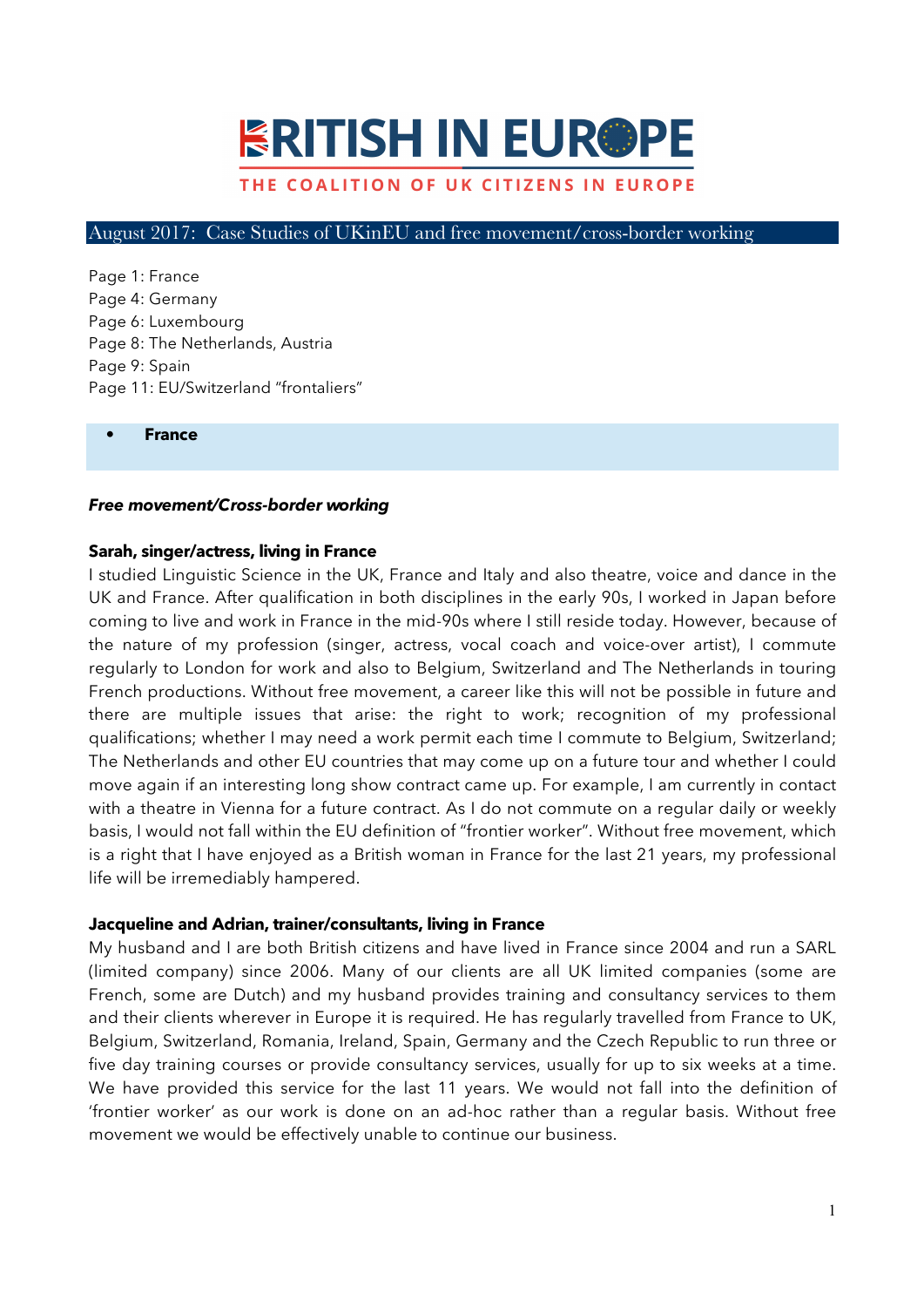#### **Helen, chef and caterer, lives in France**

I started working ski seasons in 1999, met my husband whilst working in France. After a brief period back in the UK we moved back out to do more seasons and to find a place to live in France. We finally bought our house in Les 3 Vallées in December 2007. We now run our own individual catering businesses, my husband as a professional private chef and myself as an outside caterer. During the winter months we work from our home catering for tourists skiing in the area. For the rest of the year there is very little demand for our services so we work at private villas and households throughout Europe. So far we have worked in Switzerland, Italy, Spain, Portugal and now Greece. We are usually away for a couple of months during the summer working where we earn about half of our yearly income. Without freedom of movement we would not be able to do this, losing half our income would leave us probably dependant on unemployment benefit, which we do not wish to do. There is also a concern as to whether our catering/chef qualifications would be recognised.

## **Anne, works and lives between France and Spain**

I am a British citizen, married to a Frenchman and resident for 37 years in France where I have two adult children and a young grandchild. I am the only person in the family with British nationality. I speak several languages and my present job involves prospecting the Spanish market and requires frequent but irregular travelling between Paris and Seville. Approximately seven years ago I purchased a property in Seville which is jointly owned with my French family. In all I spend almost six months of the year in Spain. If my freedom of movement is restricted not only would I be unable to do my job but would not have the same access to property already purchased in another EU country and where I may one day decide to retire. My quality of life would also change dramatically. In Seville I organise many international events on a voluntary basis which enable people of many nationalities to meet up and converse in the language of their choice. Many friendships are made. I have never applied for French citizenship as not necessary. With my present lifestyle obtaining this in Paris would be virtually impossible. Continued freedom of movement and not being land locked is essential for me.

## **Justin, consultant at EU Commission in Brussels, lives in France**

We (my family and I) moved to France in 2011. My wife is French (and my kids have French nationality too). Since last October I have been working at the European Commission in Brussels as a consultant (employed by a Belgian IT company). I have expat status so my centre of interest is still firmly in France. I travel to France every second weekend, which presumably puts me outside the definition of a frontier worker.

## **Oil and Gas industry workers, living in France**

For most of our married lives, my wife and I lived and worked in Aberdeen. We were both employed in the Oil & Gas industry. Life was simple and we happily brought up our two sons in the country of their, and our, birth. We consider that 'country' to be the UK and our nationality to be British. My wife is Scottish and I am English.

In the early 2000s, I was offered the opportunity to work in the Middle East, on a rotational basis (four weeks there, four weeks at home). As I worked for the UK affiliate of a French company, I was expatriated under their international assignment terms, continuing to pay my taxes as a UK resident and a modified Class of NICs, due to my foreign assignment. During that assignment,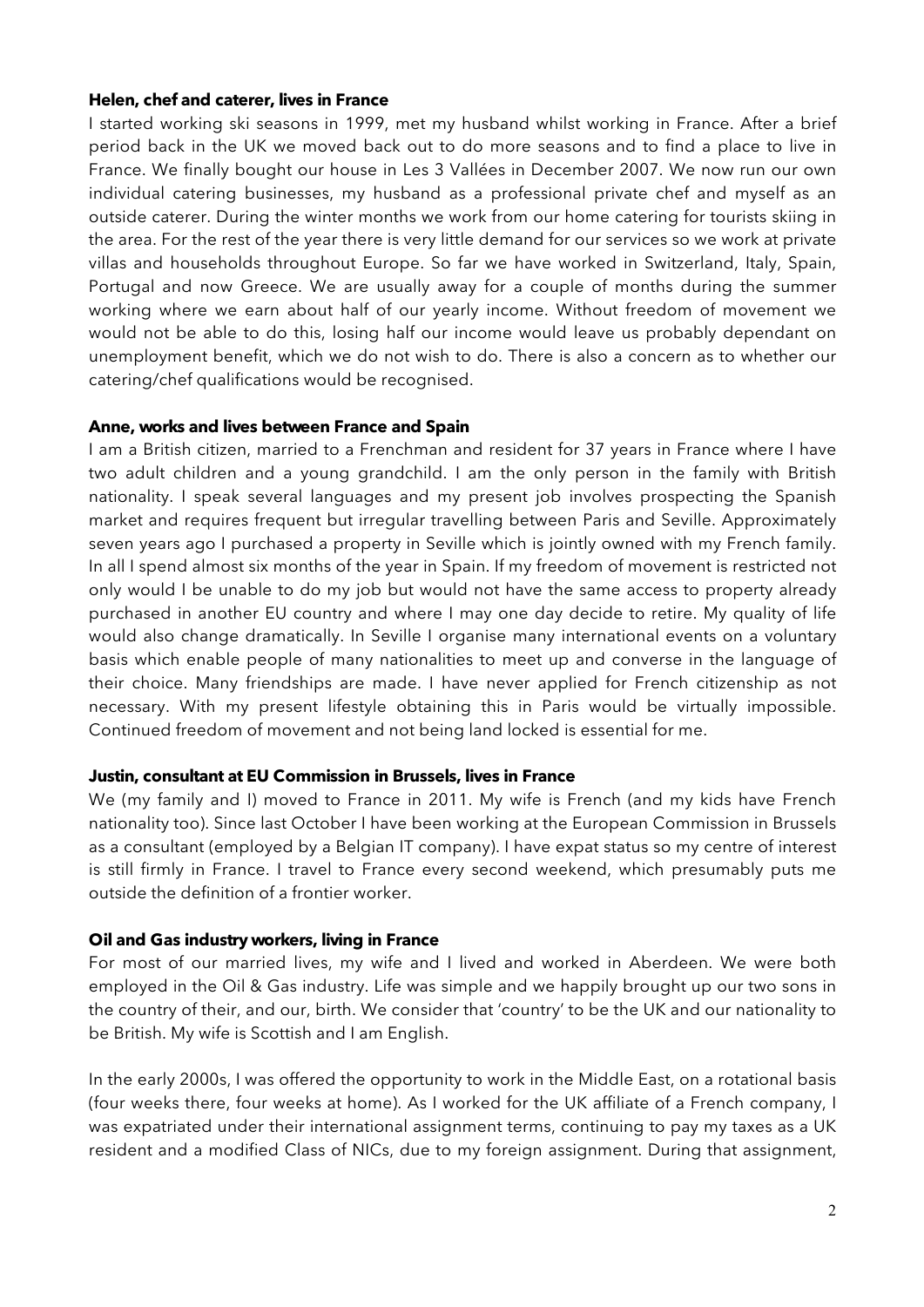our children left school and began studying at University. My wife wanted me home and I returned to Aberdeen, to work for another company. Transitions from working abroad and between companies were relatively simple.

Later in the same decade, my wife had the opportunity to work in The Netherlands for her employer. She moved to Holland and worked there on a 'local non-national basis' for almost five years. So, my wife contributed to The Netherlands social security system. During my wife's assignment to The Netherlands, I became self-employed and worked as a consultant in both the UK and France. My working arrangements between the two countries were simple to organise due to both being EU countries. Subsequently, I was asked to join the staff of one of the companies I had consulted for. I did this and worked in Paris for three years. There were very few complications in making this transition and my wife and I benefitted from the fact that travel between France and The Netherlands was uncomplicated.

Throughout this period, we had been planning for our future together. We bought a home in France, fully intending that to be our home in retirement. This was a logical choice because of our working circumstances, because my wife has relatives in Spain and because our children now live far apart in the UK. We invested what we could in pensions, to ensure that we could be secure in that retirement. When we were both living and working outside the UK, we sold our house in Aberdeen and used its equity to help our sons get onto the property ladder in the UK. We began saving specifically to protect ourselves from foreseeable exchange rate fluctuations. Essentially, we formulated a responsible plan that would enable us to live happily in our chosen home in the EU and be within reach of different family members.

Two years ago, my wife was relocated to the UK and now lives and works in London. We are fortunate that, currently, she can work flexibly, travel freely and spend roughly equal time in London and our home here. We decided that the timing was right for me to stop work, draw upon my pension and live at home in France. As a result of fixing my working life in France, I have been a French tax payer for five years (2017 will be my fifth year). The plan was that my wife would join me here full-time within a few years. Consequently, she rented an apartment in London, after living for a short while with one of our sons in his flat close to London.

As a result of the EU Referendum vote, we are very carefully considering our options for the future. I am not yet a permanent resident of France and my wife is tied and committed in terms of work, taxation and social security to the UK. There is no certainty that Brexit negotiations will reach agreement. Nor, if they do, what the terms are likely to be on matters related to rights for free movement or residency in either the EU or UK for cross-border workers. If I do become a permanent French resident, I cannot be certain that my wife would be able to move here fully when she retires and we do not know what rights I would have as a 'returner' if a move back to the UK became an economic necessity as a result of the terms of whatever Withdrawal Agreement is reached or there being no deal.

## *Free movement/Impact on multiple state pensions*

## **Susan and Simon, work in tourism, live in France**

We both have dual British and Australian citizenship. We began our working lives in Australia in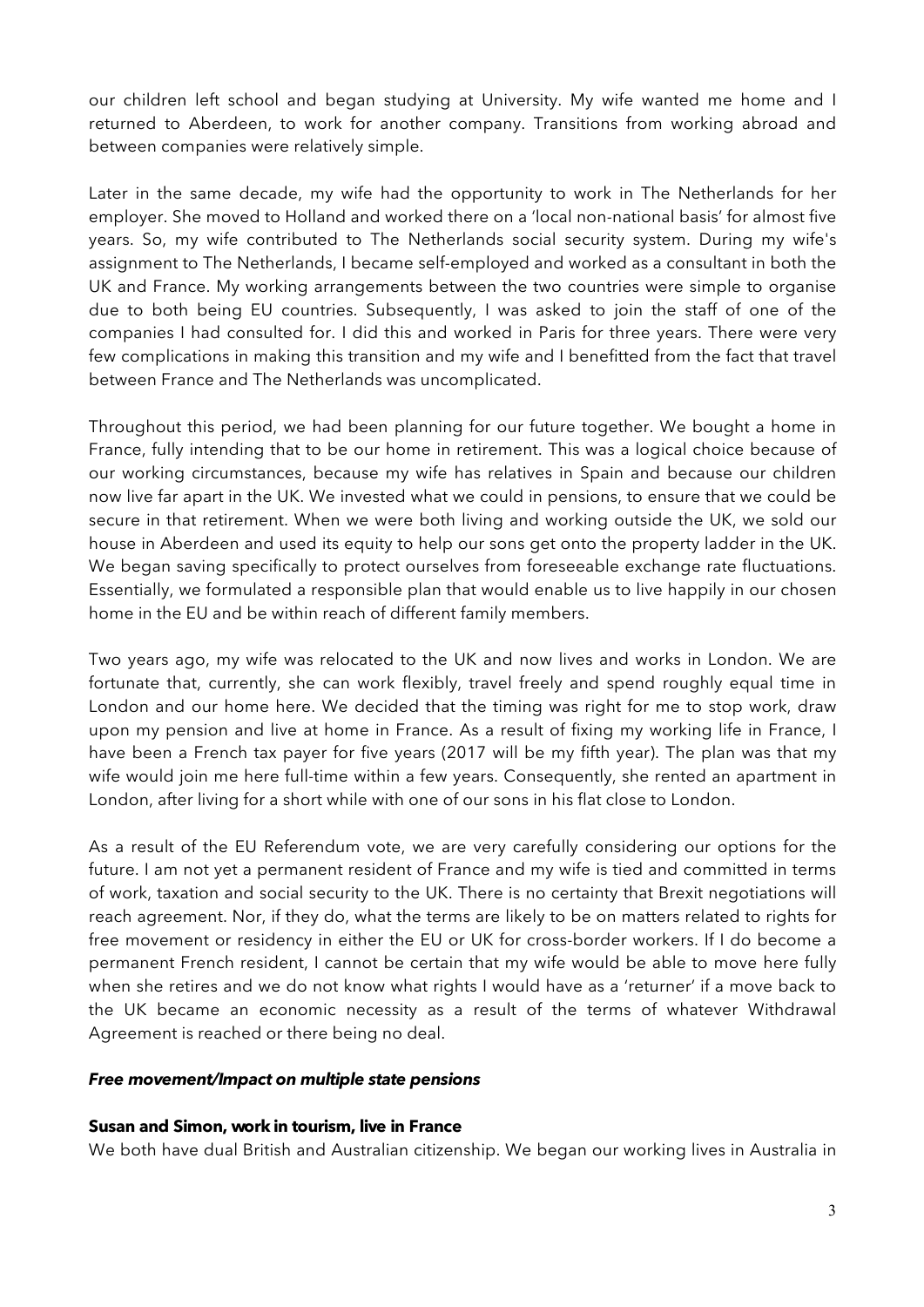the early 1980s. We moved to the UK in 1997 and to France in 2009. Like many serial expats we have complicated pension arrangements and the rules in both Australia and Britain have changed since we left those countries. Our desire is to remain in France, which is where all our property and investments now are, but in 10 years' time, when we are old enough to claim our Australian state pensions, we cannot do so from France, because there is no reciprocal agreement. We will need to establish residency in another EU country that does have reciprocity with Australia. Our current idea is to move to Belgium because we speak French and have quite a few friends there. Other Australians we know did it by relocating to Spain. We cannot solve the problem by returning to Australia to claim. Our pension would not be 'portable' and we would not be able to return to France permanently, nor would we get the pension owed to us by France. We would then be 'trapped' in Australia. We don't need to live in Belgium any longer than it takes to start receiving the pension – but we do need to be resident. Once the pension is coming in, we would be free to move back to France and the pension would continue to be paid! But, importantly, we need that option of Free Movement in order to claim.

**• Germany**

## **Lawyer with intellectual property consultancy. Living in Germany**

Moving to Germany for me in the 1990s was simple. My employer didn't need to request a work permit and I didn't need to request a resident's permit. The local health insurance company insured me, and the German pension fund accepted my application for membership based on my previous contributions in the UK. Post Brexit, I am aware that my opportunities to work in the European Union might be severely restricted. Will I continue to be able to work for Austrian, Belgian and Norwegian companies? Will I need a work permit from each European country I work in, or will I be required to request a work permit each time? The uncertainty is hugely unhelpful.

## **Lawyer. Living in Germany**

I am a UK national living in Germany, married to a German national, with two dual national German-British children.

I studied English and French Law in the UK and France, then returned to the UK for two years to earn the money to qualify as a barrister. After qualification in the 90s, I left the UK in recession to go to Brussels to do a traineeship at the European Commission, where I met my husband. I initially stayed on as an interim at the Commission and then stayed on in Brussels for a job practising EU law, while my husband (then boyfriend) studied for his Masters in London (with my financial support), and I commuted every weekend to London.

We then got married and moved to Italy together, where I initially had a traineeship in an Italian law firm, but was offered a permanent job the same year, once I had mastered Italian. Our first child was born in Italy before we moved back to Belgium for 11 years when I was offered a new job in private practice. During that time, I changed jobs and moved from being an employed to an independent, self employed lawyer working with another practice, and we had our second child. Finally, we moved to Germany eight years ago, where I continued to work as a self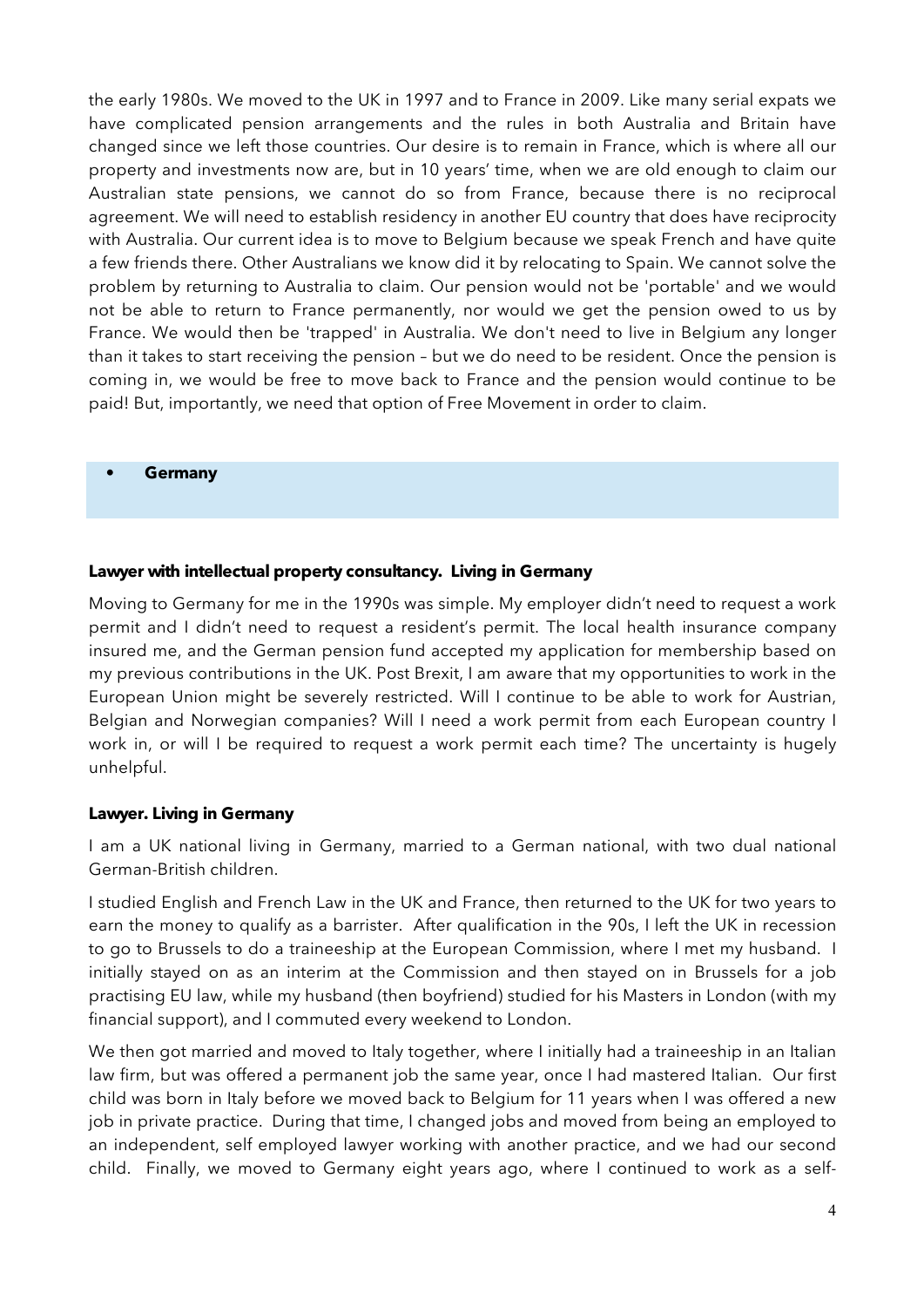employed lawyer in private practice, and to collaborate with the same practice in Brussels.

Thus, I currently work cross-border as a self-employed lawyer between Berlin and Brussels, providing services from Berlin, but commuting regularly to Brussels to maintain contacts with colleagues in Brussels with whom I collaborate. I also travel to London regularly for work, and to regular meetings of the Europe-wide lawyers' network to which I belong, with recent meetings having taken place in Zurich, Copenhagen, Madrid, Barcelona and in the autumn, Paris.

Without free movement, a career like this will not be possible in future and there are multiple issues that arise: the right of establishment; right to work; recognition of professional qualifications, whether I may need a work permit each time I commute to Brussels; whether I could move again if a job opportunity came up, etc. As I do not commute on a regular daily or weekly basis, I would not fall within the EU definition of "frontier worker". Without free movement, the only effective and complete solution is what I am doing: taking German citizenship, as well as requalifying as a lawyer, in another EU country.

## **Financial Services Professional, Frankfurt, age 29**

I started working for an insurance company in Germany in 2015, following seven years in the financial services sector in London. This was to be the start of my international career in financial services. Brexit has undermined my career plans, to put it mildly. A whole range of questions arise: How will this impact on my employment status in Germany? My employer has assured me that they will support me as regards a work permit, but this could mean I am tied to one employer in Germany. This is not a desirable scenario. Any application I might now (before Brexit) make for a job in another EU27 country will be seriously impacted – because any future employer is uncertain of my status post-Brexit. And any application post Brexit will be presumably subject to the future employer not being able to find another suitable candidate from within the EU27.

I am also concerned about my skills and employability in Europe. For example, currently there is a big push to harmonise the rules regulating the banking and insurance industries within the EU. This means that the skills of a professional working for an insurer in London are directly transferable to Frankfurt or Brussels. However, post Brexit, the UK is unlikely to continue to move into the direction of harmonisation – making it harder for people like me to do jobs in other countries, which is not ideal for one's career growth.

## **Marketing Manager, age 47**

I originally moved to Germany in the early 90s shortly after graduating. I then worked in various roles and sectors and in different cities until leaving Germany to go back to the UK for work reasons in 2006. Five years ago, I moved to Sweden for a role with my present employer and then moved within the same company to a different role back to Germany in two years later. My life and work choices have been driven by free movement and open doors.

I am now facing uncertainty on a number of fronts: Will I still be able to move country to new roles both with my current employer or any new employer? If I were made redundant here in Germany would I still be able to search for a new role in Germany whilst receiving unemployment benefit - or would I be forced to move back to the UK? Would I be less interesting for a new employer if I am no longer an EU citizen? Will my pension rights suffer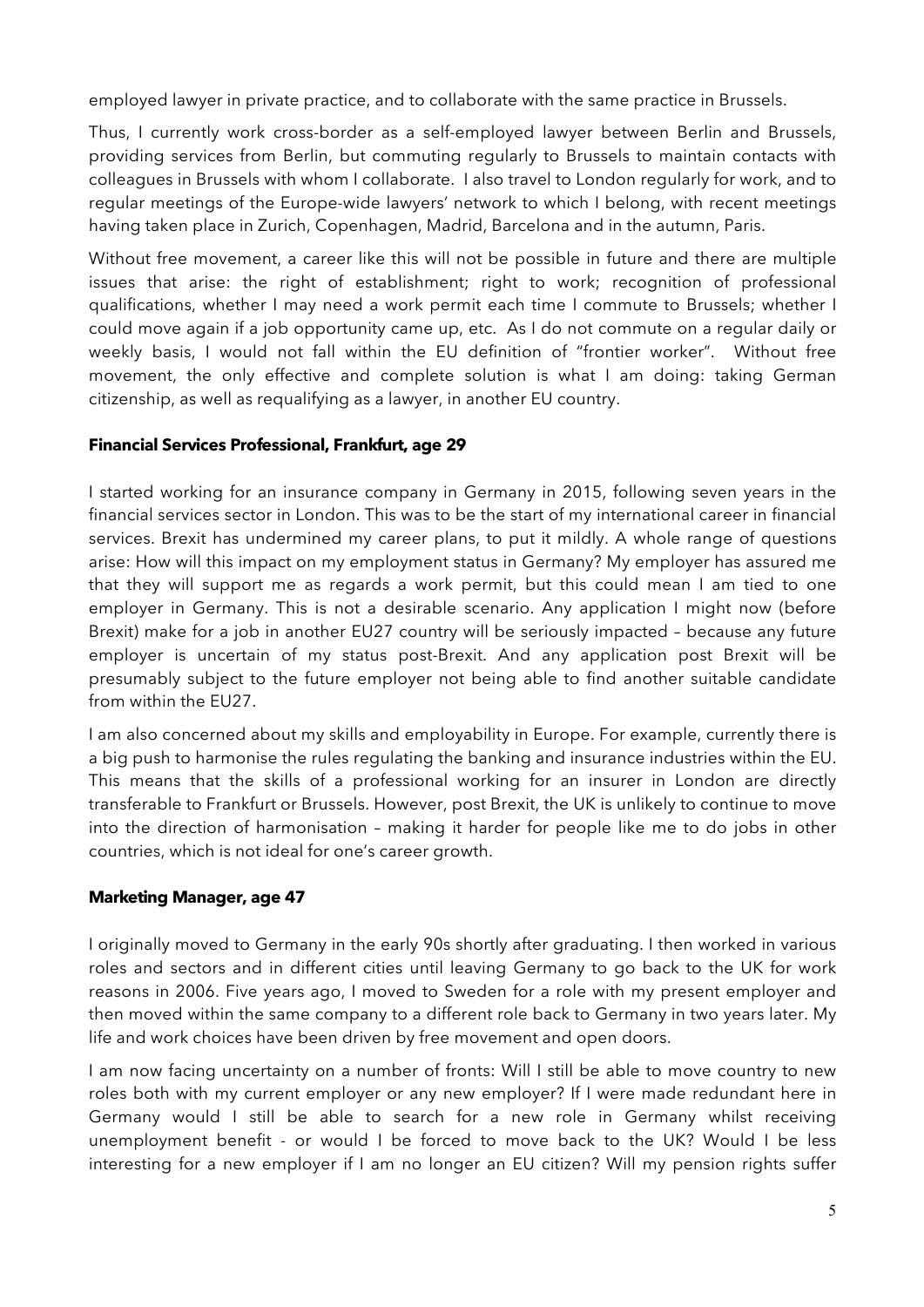through having paid into three different pension systems? I can't apply for dual citizenship before the UK leaves the EU as the requirement states eight years' continuous residency in Germany – and this I do not have. I feel I am now being penalised for exercising my right to free movement and work across the EU.

## **Company owner, Stuttgart, Germany, age 60**

I came to Munich in 1986 with my wife after accepting a post with an international company based here. After redundancy in 1992 I invested in setting up my own business. 25 years later I now run a successful international company, employing a local workforce.

From a business perspective, running a German company with many UK customers, my concerns are about the stability of sterling. Already, due to a drop in sterling postannouncement our services and products have become almost 20% more expensive to the UK market due to the weakness of the pound, and of course, potential restrictions on import, export and ease of movement of staff over between UK/EU give me cause for concern in trading with UK partners and customers. I travel throughout Europe on business, and of course I have concerns about restrictions that might be imposed as a UK national travelling in the EU in the future.

## **Business owner, Munich, age 50**

I moved to Germany some 16 years ago to set up the German arm of our UK company. We currently employ a mixture of nationalities: German, Swedish, Serbian, American and UK citizens and do business in the UK, continental Europe and the US. Of course, we need to deploy these people on projects across the EU. How will Brexit affect the status and movement of my UK employees in Germany, my ability to hire UK employees in the future, and my ability to do business with the UK in general?

## **Posted worker, Munich**

I was born in the UK of British parents and consequently have British nationality. However, I grew up in Germany, completed my education there, have a German school leaving qualification and was married in Germany. I am employed by a German company in another EU27 country, and have a German work contract, so pay social security contributions in Germany. My application for German citizenship is now complicated because of the fact that I was posted abroad by her employer and therefore have a break in residence and this may also impact my permanent residence status.

#### **• Luxembourg**

## **Translator, Luxembourg**

I am a British citizen employed and living in Luxembourg. I have made use of my EU freedom of movement rights since 1982. After my studies, I lived and worked for six months in Pau, France, for Elf Aquitaine as an English-language teaching assistant, then six months in Stuttgart, Germany, as translator for Daimler-Benz AG. Following this, I worked and travelled in New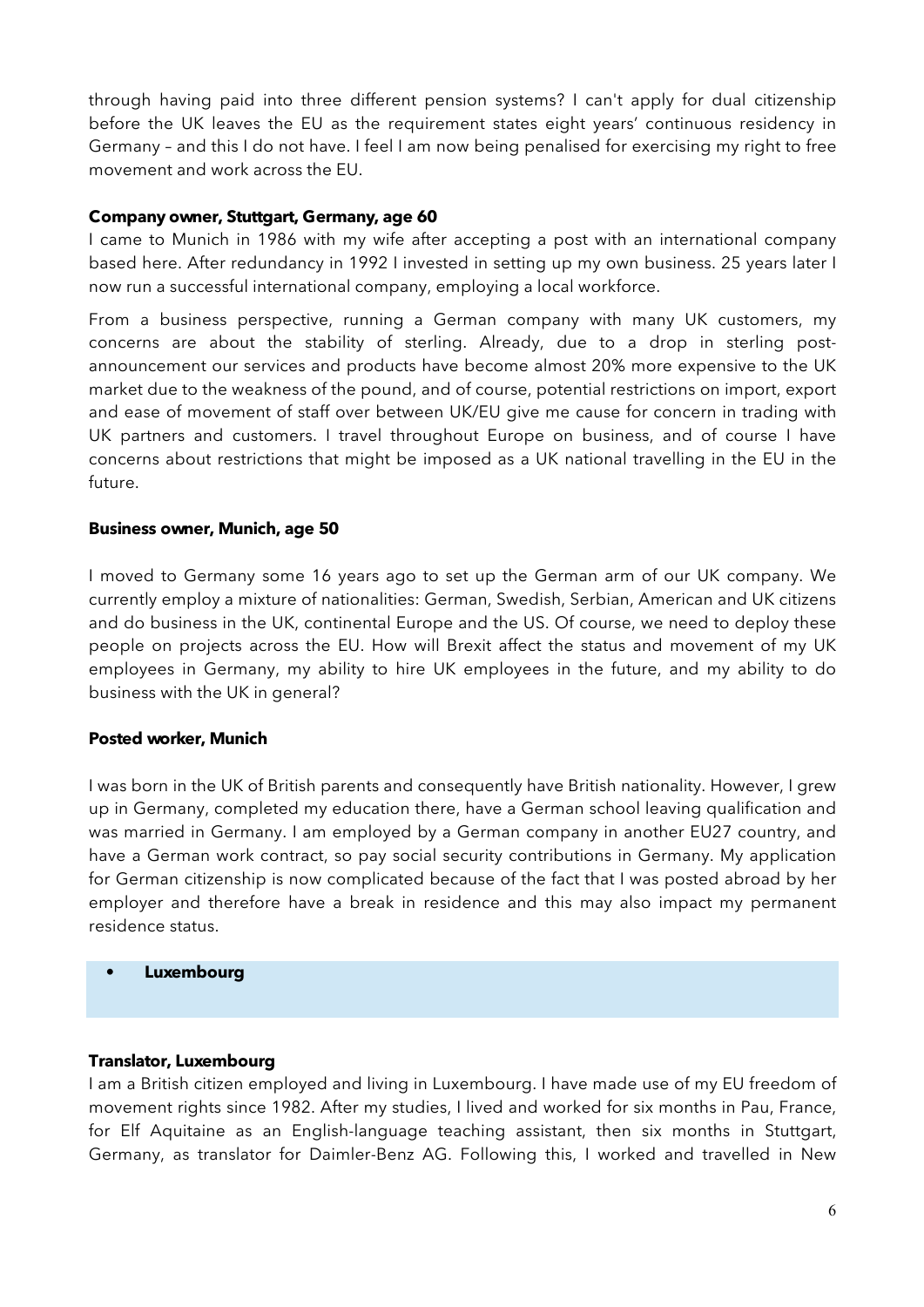Zealand for six months as part of an exchange scheme for young people. Upon my return, I was offered another two-year assignment at Daimler-Benz AG in Stuttgart (1984-86). I then took up employment in a small translation company in Schwäbish Gmünd, near Stuttgart, Germany, where I lived and worked until end-1989.In January 1990, I began working for the European Investment Bank in Luxembourg. I initially lived in Luxembourg but after two years I married, and my husband and I bought a property across the border in France. I continued to work in Luxembourg, however, commuting across the Luxembourg-French border on a daily basis.

My husband, a third-country national (Russian) acquired his residence and working rights in Luxembourg and France and EU freedom of movement rights (within the Schengen Area) through his marriage to me, but was unable to travel to the UK without a visa as the UK is not part of the Schengen area. My husband eventually took French nationality to alleviate the problems. Born in France, my three children have British nationality under Part I, 2(1)c the British Nationality Act (children of British citizen in service under an EU Institution). Although we lived in France, they have always attended nursery and school in Luxembourg.

In 2009, we sold our property in France and bought a house in Luxembourg where we now reside. Over a period of 35 years, I have therefore lived in different EU countries without ever returning to live or work in the UK. And during much if this time, I was actually living in one EU country (France) while I was working in another (Luxembourg) and my children also attended school across the border from their home. Even now, although we live and work in the same country, we still cross borders frequently for medical treatment, study purposes etc. (e.g. I recently had an operation in a German hospital). After many years of using my EU freedom of movement rights, I am therefore extremely concerned by the proposal to limit these rights to one EU state, which would result in my family and I being "landlocked" in a particularly small country.

## **Independent consultant/Public health, aged 52**

I am a UK national living in Luxembourg, married to a German and the mother of two UK German children.

I studied languages and law at university and met my husband who was studying in the UK. After graduation we moved to London to work and study. My husband (then my boyfriend) was then offered a post in the European Parliament in Luxembourg. After three years of cross-border traveling between the UK, Luxembourg and the Netherlands (where his mother was living and dying of cancer) we got married and I moved to Luxembourg in 1995. I worked as an intern in the EU Commission before setting up as an independent consultant in public health law in Luxembourg in 1997. In 1999 we moved to Germany where I had two children. I continued to work in Luxembourg on a part-time basis as a consultant during my residence in Germany, travelling between the two countries and working from an office there. In 2002 we moved back to Luxembourg because of the demands placed on me and my husband by the constant commuting and its impact on our work-life balance and young family.

Since 1997 I have worked from my base in Luxembourg for clients based in Belgium, France, Switzerland, Denmark, the UK and the US. My work involves constant cross-border travel within the EU/EEA/EFTA countries and beyond. In the past 18 months I have travelled to Belgium, France, Germany, Norway, Switzerland, Lithuania, Malta, the Netherlands, Spain, Austria, Portugal, Romania, Slovenia, Sweden and the UK for my work. These trips have lasted from as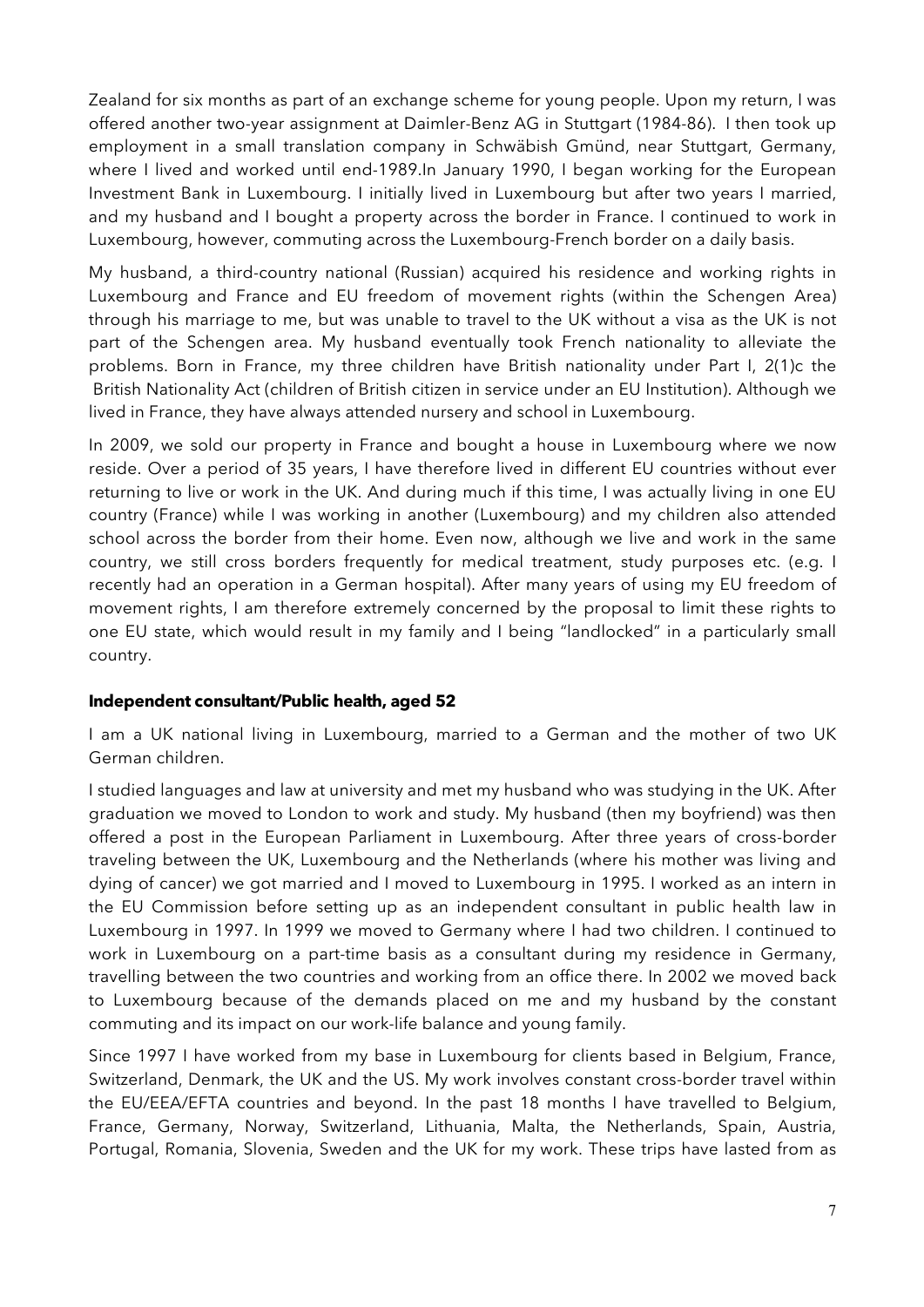little as 14 hours to a week or more. Some of these have been multiple visits and I sometimes combine visits to more than one country, Schengen and non-Schengen, within the same business trip. I cross the Luxembourgish border to work every week that I am working.

On a personal basis I regularly cross at least one border at the weekend. One of my favourite weekend activities with my family is to take the train to Wasserbillig on the Luxembourgish German border, cycle along the river Sure on the German side and return via the Luxembourgish side. It's a simple pleasure but it illustrates just how cross-border my professional and personal lives are and how essential it is that I continue to enjoy my current freedom of movement rights beyond the borders of Luxembourg.

## **• The Netherlands, Austria**

## **Debbie and Chris. British Housewife and IT Contractor. Living in the Netherlands**

We left the UK in 2012, accompanying my husband who is a self employed IT contractor. We moved to Munich in 2012, paid into the German tax system and stayed for 3 years. In 2015 my husband started contracting for NATO, using his UK Limited Company. We moved to Maastricht in the Netherlands, stayed a year at which point his project relocated to Brussels. In 2016 the Brussels project located to The Hague in the Netherlands and this is where we currently live. We have no permanent residency rights in any of the EU 27 countries we have lived in. So what will happen to us? What are the implications on our earnings? Will we still be able to trade? What about our pensions? What about the mutual recognition of qualifications? Will we be required to have a work permit to move between countries like we've done since 2012?

## **Consultant and Employee, Living in Austria.**

We are a British couple who have lived in Austria for 5 years. I still work part time through my small consultancy company, and, as all my work is in the UK, my company pays UK corporation tax, and I pay UK NI and personal tax. My partner moved here on secondment from his company's UK office which has now closed. He is now on an Austrian contract. We are moving to Romania in October on another secondment contract, but from Austria rather than the UK. We will move under our treaty rights but have no idea what will happen to us after March 2019. Neither of us has the option of citizenship of any EU27 country. Just to add. We own a property in the UK, are members of UK pension schemes, both private and local government, have UK investments such as ISA's... My partner is now making contributions to the Austrian pension scheme, making contributions to the Austrian social security system, and from November will be contributing to the Romanian system. I'd love for someone to clarify where we stand after Brexit.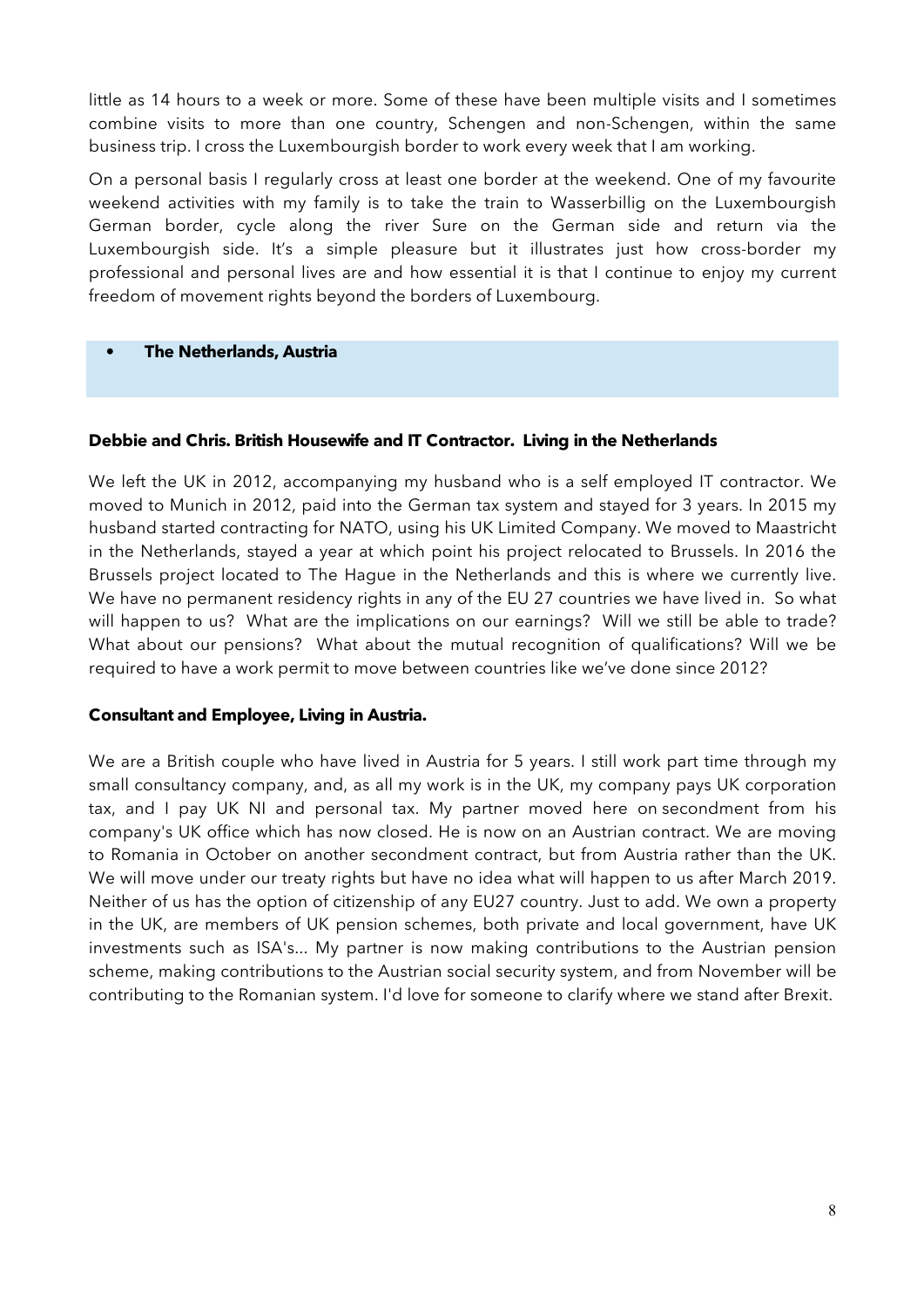#### **• Spain**

#### **Rebecca – 33 – Works for Easyjet in Italy, home is Spain**

I work for EasyJet in Italy having previously worked for them in Spain. I travel continually between European countries. I arrived in Spain when I was 2 years old and was educated in the Spanish system and went to university in Madrid. I have a flat in Madrid and am worried about my situation post Brexit & the difficulties I might face travelling across Europe for my job. My home is Spain but being out of the country so much, I cannot apply for Spanish nationality. In the light of all this uncertainty I am therefore applying for Italian nationality. At least as an Italian national, I will be able to live/work anywhere in EU without any issues, & exercise my right of free movement, which I would hate to lose.

#### **John – 56 - Computer Programmer/IT Manager, Living in Spain.**

Throughout the 1990's I worked as a computer contractor, and the freedom of movement allowed me to work in various places across Europe. I worked for Hewlett Packard at the offices in Munich, and then for the United Nations based in Geneva. I then went back to work for a British company, during which time I was required to work for them off-site in locations in Paris and Vienna. Following this, I worked for a company in Gibraltar, before taking up my current work for a Spanish based company that specialises in providing service to British Expats living in Spain and Portugal. Brexit will not only affect my right to live and work in any of these countries, but will also effectively cut off my company's line of income, so will more than likely render me unemployed at the same time. In terms of ongoing rights of free movement for UK citizens in the EU, I myself rarely visit our offices in Portugal and Cyprus, but other members of staff do, and so this would also affect them and thus our business.

#### **Daniel - 33 - IT worker - Living in Spain**

I was part of the younger generation to graduate from university as the global crisis started to take hold. Having struggled to move my career and life forward due to poor wages, few career opportunities for my specialism and prohibitively high cost of living for a young professional in the South-East region I made the difficult decision to exercise my right to free movement by moving to Europe and securing work where my skills were in higher demand and I could have a better (i.e. affordable) quality of life. I initially worked in Spain for a UK/Spanish IT company which included regular travel to other European offices and then progressed to an IT contractor role in Belgium within a different multinational company. For 4 months, I would make the weekly commute from Spain to Belgium while my girlfriend lived and worked full time in Spain. Today I currently work for a Swedish/UK company as a permanent IT employee in Spain with regular travel across Europe. My career is heavily reliant on having access to live and work in the EU27 countries. So much so, that I have been forced to give consideration to taking on Spanish citizenship to be able to maintain this moving forward. My issue is that I currently do not have the required residency time in Spain to be able to take citizenship and dual nationality sadly isn't possible between UK/ES. As a consequence, I find my future life and career prospects in limbo. Without access to the whole European work arena I foresee major issues relating to me for visas, work permits and not to mention the large costs involved that will be passed on to me. Since the referendum I have had countless sleepless nights as my future work opportunities are severely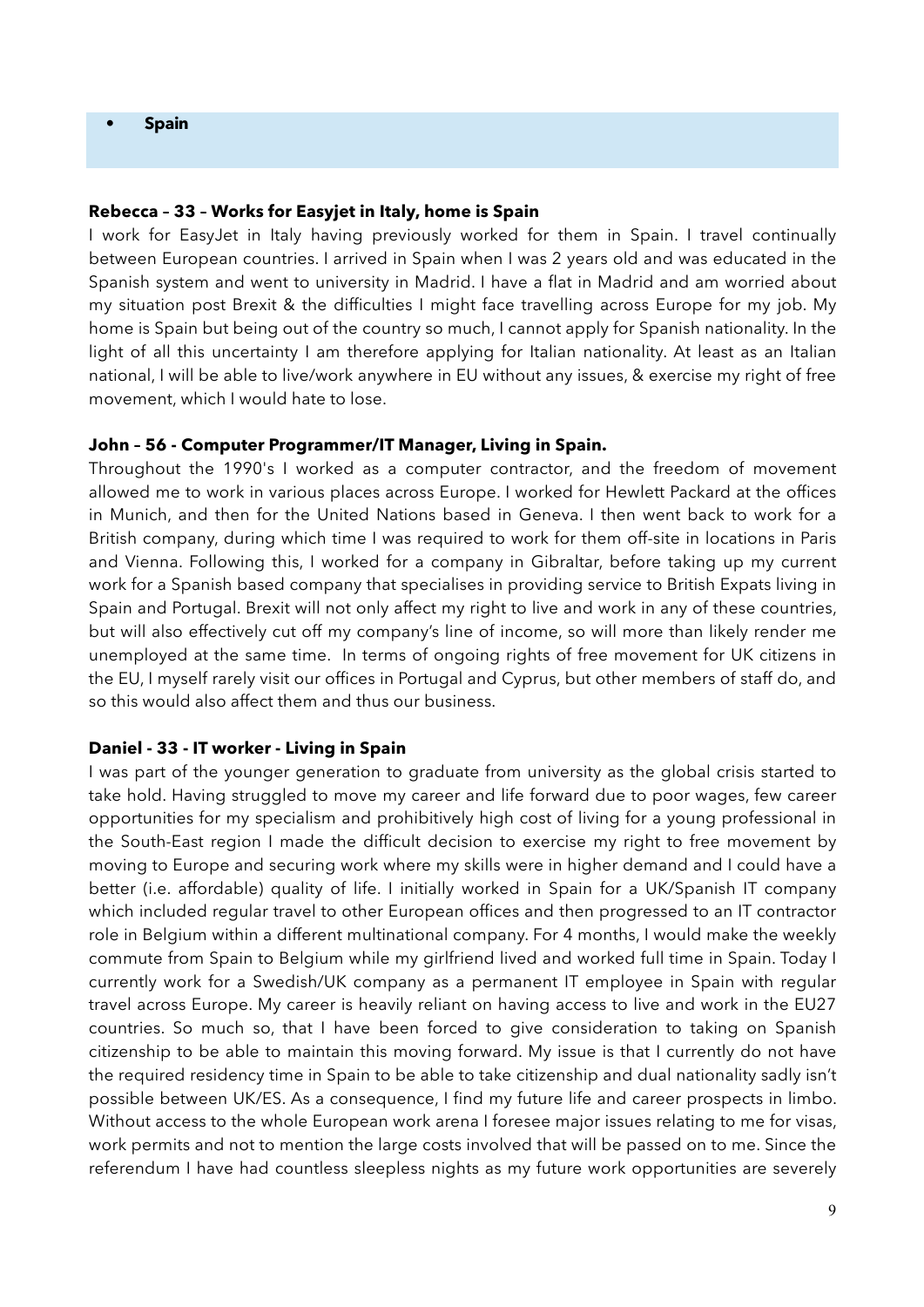diminished when the UK leaves the EU and I am heartbroken that I may be forced to renounce my UK citizenship with the sole reason to be able to have access to a larger employment pool in Europe… yet I fear that it is my only option. Likewise, I don't want any future negative changes to my professional status mean that my young family and I are forced to return to the UK and require state support.

## **James. Self employed. Living in Spain**

My main concern is freedom of movement, but as the years go by, I am increasingly worried about what will happen with our healthcare? I work as a freelancer for UK businesses while living in Spain. Will I be able to travel back and forth as freely post-Brexit or would I be forced to return to the UK? If I applied and gained Spanish citizenship after Brexit would I need a work permit to travel between the two countries? I moved to Spain as a EU citizen with the freedom to live, work, retire in any of the EU27. I never expected those fundamental freedoms to be taken away from me. And what will happen to my healthcare when I retire? I continue to pay national insurance in the UK, but post-Brexit a reciprocal health care agreement may not be in place any longer in Spain.

## **Robert: former software engineer/IT expert.**

I worked in UK for part of the Dutch Philips company, where at one time I was working in Paris, then joined an Anglo-French venture between GEC & Alstom. Shortly after I worked in Switzerland, a requirement of the job being able to legally work inside EU without "red tape" (early 90's before current treaties). Now have retired to Spain early, to care for parents who have been resident almost 15 years, my father would be unlikely to survive the UK winter (medical opinion) has dementia so my residence is our family taking responsibility for care. My career would have been hindered without freedom of movement.

## **Jim – 61 – Data Protection Consultant in Spain**

I moved to Spain to work in 1995. My wife and two young children joined me shortly afterwards. We bought a house & set up a business in 1997/8, had our children educated in Spain and established a life, taking full advantage of our rights to freedom of movement. Both my daughter & son have careers & lives now in Madrid. I work as a consultant in data protection. I currently work in the UK and I have worked in the Netherlands. My skills are sought after across Europe and I regularly get offers to work in other EU countries. All this will stop if my right to free movement is taken away, or at best, be made much more difficult. If my right to free movement is taken away, it could seriously impact on my ability to support myself & my family.

## **Margaret Hales MBE. Living in Spain**

I am President of the European organisation. the European Union of Women (EUW). EUW is an NGO and was founded in 1953; it currently has 16 (and 3 new applicant) member states within the EU and outside it. The President and General Secretary, both currently British, communicate regularly with all members mostly by email and skype conference calls. However, Board and Council meetings, as well as meetings with committees in each of the member states need travel, generally efficiently organised and over a period of a few days, sometimes a few hours. Typically, these are several times a month. Between September and Christmas 2017 the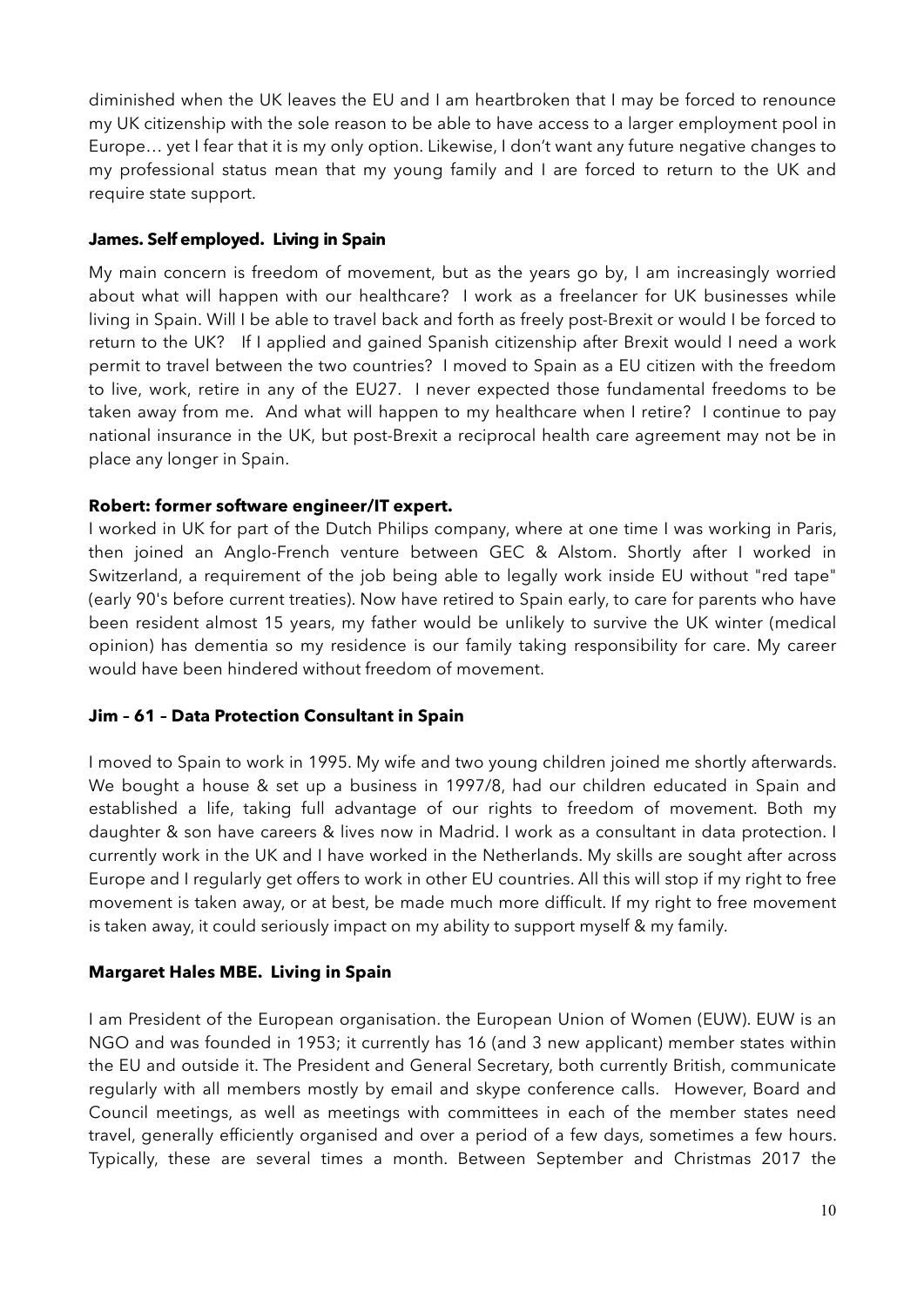President will travel to Nice, Basel. London (three times), Berlin and Brussels. Most of these flights are from Alicante and require changes in airports in Rome, Geneva, Madrid and Paris. The General Secretary will undertake similar travel starting from London airports. Ease and quickness of travel is essential, including travel without visas and bureaucracy. In addition, EUW has observer status at the UN in New York, Geneva and Vienna, at the Council of Europe in Strasbourg, at OECD in Paris and the International Democrat Union in venues around the world. As President I must be able to travel freely to these important meetings. With a British passport and with Britain within the European Union this is exactly what I am doing and I am fearful that I will be unable to fulfil my duties after Brexit.

## **• The Specific issue of EU/Switzerland Frontaliers**

## *France/Switzerland*

## **Yvonne, Executive Assistant in multinational company based in Geneva, lives in France**

I studied Modern Languages (French and Spanish) in the UK. After graduation in the early 90s, I moved to central France where I taught English to young adults for a year. Following that, I took a business course at the local University to broaden my skills.

I subsequently moved to Lyon, France, where I started working in an international IT company (18 different nationalities). I also met my future (French) husband at this time.

We married and our first child was born. At this time my company closed and we moved to Annecy, in the French Alps, for my husband's job. Our second child was born two years later. I was working part-time temporary assignments but started working full-time for a major French company in 1999, going on business trips within Europe: Germany, Italy and Spain. My job was cut in 2006 and I decided to seek work in neighbouring Geneva, Switzerland. I have been working in Geneva since late 2006 and commute daily from my home in France. I have been working for the last 7 years for a multinational pharmaceutical company.

Since the beginning of this year, my company has opened a training centre in Barcelona, Spain, and I travel there roughly once a month. I am attached to the EMEA regional office and my team is scattered across the whole region. I have travelled to Poland, Turkey, Czech Republic, Italy and Spain for work.

On a personal level, my children, both dual French-British citizens, are students, one in the UK, the other in Geneva. I still have family in the UK: my mother is 83 and in very poor health. I try to see her often, usually every 1-2 months. My nearest airport is Geneva, close to my office. It's important for me to go, both to spend time with my mother and to provide support for my sister, who's caring for her.

Without freedom of movement, my life would be exceedingly complicated. Going to work, meeting my daughter for Sunday lunch… From where we are in Haute-Savoie, in order to go to the neighbouring département of Ain, we have no choice but to go through Switzerland. So I need to cross the border twice each way just when I take my car to be serviced! As a crossborder worker who is an EU citizen, I hold a G permit, and this permit is linked to my employer and not me. If I change jobs, I have to apply for a new permit. A company looking to hire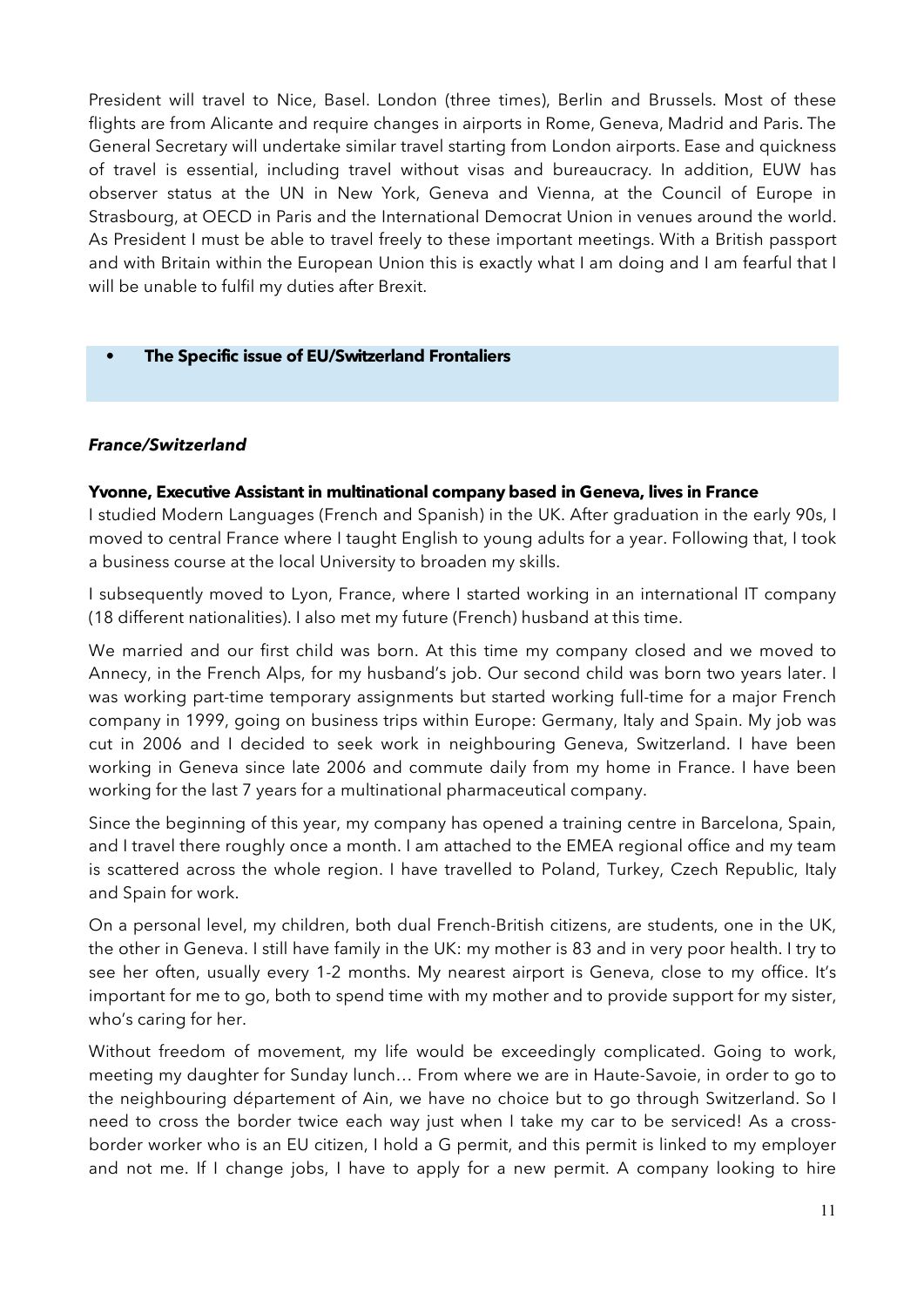someone would probably shy away from someone with complicated paperwork. I'm an executive assistant, not a nuclear physicist: I am lucid that there are many candidates out there like me. My family relies on my salary and will continue to do so for the coming years. I absolutely need to know that I can continue to enjoy complete freedom to live and work as I do.

## **Steve and Debbie, frontaliers, live in France**

Steve & I moved to Switzerland (near Geneva) in 2006 after working several years in Asia. Steve was appointed Deputy Principal of the Geneva International School Chataigneraie Campus. Both our sons were at University in the UK at that point.

We initially rented a house in Switzerland but took the decision to buy in France; we moved in 2008 & became frontaliers, which we were able to do easily as EU citizens. We sold our house in the UK in 2009 to help fund work on our new property.

Steve continues to commute to work in Switzerland on a daily basis. He pays his pension etc. in Switzerland, but income tax & health care charges in France, when he retires (compulsory in 2 year's time) he will receive his pension from Switzerland & some from his previous years' employment in the UK. We wish to remain in France.

Unable to find employment in Switzerland in my own field (Radiography) I began designing & making jewellery. While living in France a friend & I registered a business (SARL) in Switzerland & had a shop there for 4 years. We no longer have the shop, but I still participate in artisan markets in Switzerland under this registration, although as this is ad hoc rather than regular I would not come under the EU's definition of a frontier worker. After giving up the physical shop in Switzerland about 3 years ago I registered as a *microentrepreneur* in France. Without the freedom of movement that as EU citizens allows us to work and run a business in the way we do, our only option would be to look at applying for French citizenship.

## **Katherine, frontalier, lives in France**

We live in the Pays de Gex next to the French/Swiss border. We own a house in France, our sole residence, and both my husband and I work in Switzerland. We cross the border 4 and 5 days a week, respectively (I work remotely from home one day per week).

The issue we are most concerned about is our Swiss work permits: currently we hold Swiss G permits (autorisation frontalière valable pour toute la Suisse) which is applicable for EU/AELE citizens. Our permits are applied for on our behalf by our employers, although they then travel with us in the case that we change jobs, as long as they remain valid. They are valid for five years at a time and have to be reapplied for by our employers once they are coming to an end.

Once we are no longer EU citizens we have no idea what our situation in Switzerland will be. We are aware there are "quotas", albeit not necessarily official ones but they certainly exist, on the numbers of foreigners the Swiss wish to allow through their borders. Will we need to apply for a different type of permit, and if so, what? Will we be allowed to use our current permits until their expiry dates (in my case currently 2021, for my husband 2022)? How will our loss of EU citizenship affect our right to work in Switzerland? Are we going to lose our jobs (and, by association, possibly our home)? These are questions to which we have absolutely no idea of the answers, which is why we are currently in the process of applying for French nationality by naturalisation.